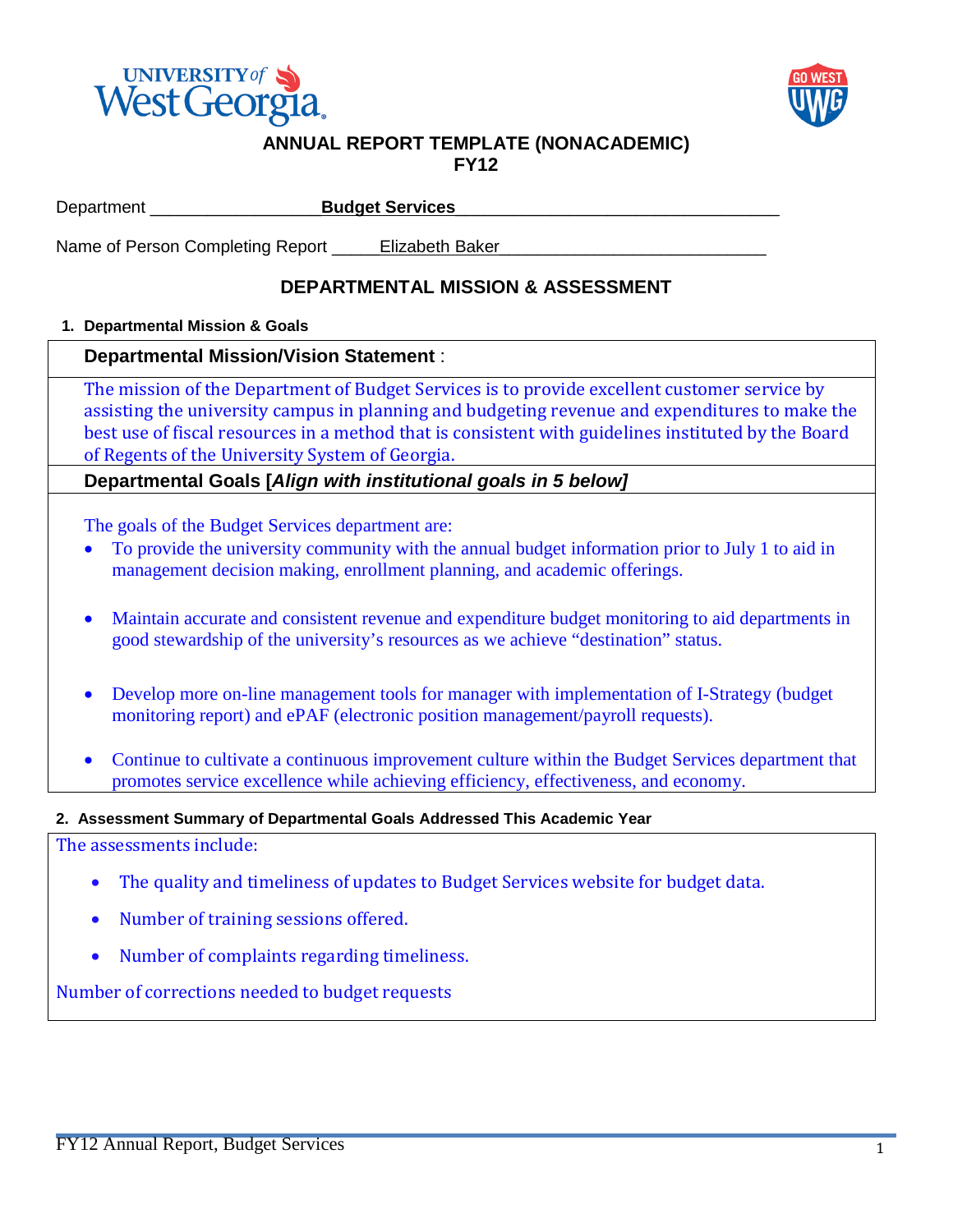### **3. Changes/Improvements Made as a Result of Assessment**

- University-wide budget data continues to be accessible on Budget Services website prior to July with department-specific data distributed to Budget Managers.
- The creation of a "Budget Management Tools" aid on our website has expanded significantly to include "how-tos" for accessing data and reports in PeopleSoft financials, budget reconciliation aids, and position management data.
- Monthly budget monitoring report was created for the Vice President for Business and Finance.
- Monthly budget monitoring report was created for the Auxiliary units in a "for profit" format to include monthly comparisons to prior the year.

As a result of the budget management tools provided and the continued information sharing at the monthly Budget Managers' meetings, departmental information has been received sooner than in prior years and with less errors. Budget Services staff needed to adjust work assignments and process calendars to accommodate this unexpected good fortune particularly regarding year end close-out and new year setup which occurs simultaneously. This is a good thing!

# **STRATEGIC PLAN UPDATES**

The Strategic Plan (2010-2015) is designed to shape the University of West Georgia for the next five years in such a way as to place it as a *destination university*, particularly among peer universities in the state of Georgia and among those universities in the nation granting doctoral degrees in programs that balance liberal arts education with professional preparation.

### **4. What are your targeted expectations by 2015 for the strategic plan?**

| io otratogro prati godio parodoa ny yoar dopa |                                                                                                                                                                                                                                                                                                                                                                                                |                             |                                                                                              |  |  |
|-----------------------------------------------|------------------------------------------------------------------------------------------------------------------------------------------------------------------------------------------------------------------------------------------------------------------------------------------------------------------------------------------------------------------------------------------------|-----------------------------|----------------------------------------------------------------------------------------------|--|--|
| No.                                           | Institutional Strategic Plan Goals (SPG) (2010-15)                                                                                                                                                                                                                                                                                                                                             | Check<br>the SPG<br>pursued | Indicate your Departmental<br>Initiatives that correspond to<br>applicable institutional SPG |  |  |
|                                               | Every undergraduate academic program will demonstrate a<br>distinctive blending of liberal arts education, professional<br>competencies, and experiential learning, preparing students to<br>be ethically responsible and civically engaged professionals in<br>the global economy of the 21 <sup>st</sup> century.                                                                            |                             |                                                                                              |  |  |
| ii.                                           | Every undergraduate student will be advised to take<br>advantage of one of multiple available learning communities.<br>Learning communities that are available to students will<br>include communities organized by living arrangement, by year<br>in program, by other co-curricular associations - Honors<br>Program, Advanced Academy, Band, Athletics, Debate, or<br>program in the major. |                             |                                                                                              |  |  |
| iii                                           | The University will endeavor to increase enrollment in and<br>graduation from graduate programs, including doctoral<br>programs, that have as their mark a practical professional<br>purpose, experiential learning opportunities, and an<br>intellectual program informed by a foundation of liberal<br>education.                                                                            |                             |                                                                                              |  |  |

# **5. Identify the strategic plan goals pursued by your department during this academic year:**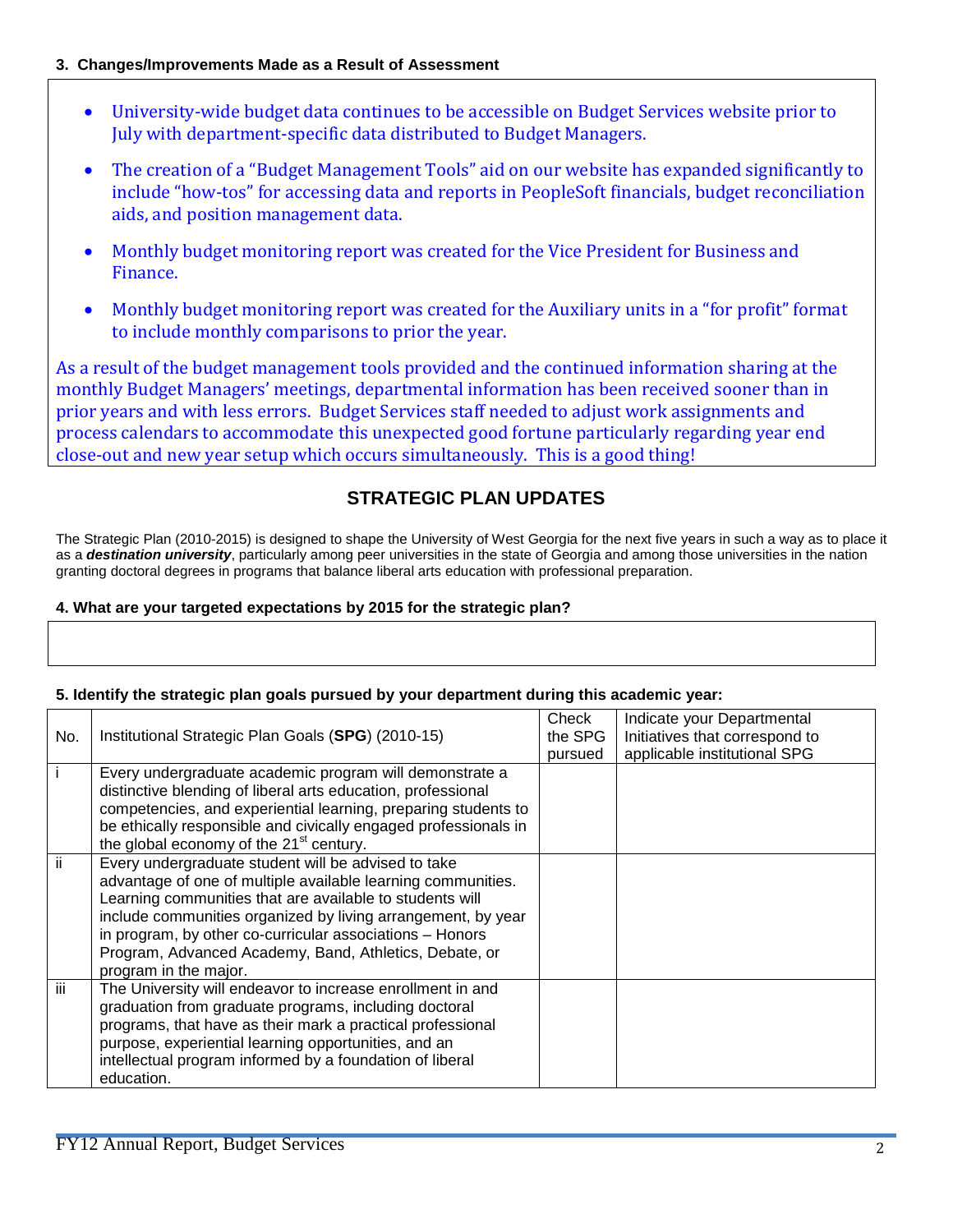| iv           | The University will maintain an environment that is safe and<br>conducive to learning.                                                                                                                                                                                                                                                                                                                                                            |   |                                                                                                                                                                                                                                                                                                                                                                                                                               |
|--------------|---------------------------------------------------------------------------------------------------------------------------------------------------------------------------------------------------------------------------------------------------------------------------------------------------------------------------------------------------------------------------------------------------------------------------------------------------|---|-------------------------------------------------------------------------------------------------------------------------------------------------------------------------------------------------------------------------------------------------------------------------------------------------------------------------------------------------------------------------------------------------------------------------------|
| $\mathsf{V}$ | The University community will provide a balanced variety of<br>cultural, recreational, leisure, and informal education<br>programming opportunities for faculty, staff, and students that<br>enhance the quality of campus life.                                                                                                                                                                                                                  | X | <b>Budget Services staff are</b><br>encouraged to participate in<br>at least 2 campus-wide<br>functions during the year.<br>During the past year, this<br>included Relay-For-Life,<br>student's First Day, Annual<br>Fund, and numerous athletic<br>events.                                                                                                                                                                   |
| vi           | All units will strive to improve the compensation and working<br>environment of faculty and staff in order to recruit and retain<br>the best individuals.                                                                                                                                                                                                                                                                                         | X | With the anticipation of<br>introducing the new ePAF<br>electronic Personnel Action<br>Form a new position was<br>added to the budget staff.<br>This allowed an advancement<br>opportunity for current staff.<br>Additionally, the<br>restructuring of the Research<br>and Sponsored Program area<br>in the Division of Academic<br>Affairs allowed a reclass of a<br>budget analyst position from<br>intermediate to senior. |
| vii          | The University will endeavor to increase our overall enrollment<br>to 14,500 by the year 2015.                                                                                                                                                                                                                                                                                                                                                    |   |                                                                                                                                                                                                                                                                                                                                                                                                                               |
| viii         | With our enrollment growth, West Georgia will remain<br>committed to the following targets of academic quality: faculty-<br>student ratio of 18 to 1; average class size of 29; full-time to<br>part-time faculty ratio of 4.4 to 1.                                                                                                                                                                                                              |   |                                                                                                                                                                                                                                                                                                                                                                                                                               |
| ix           | West Georgia will develop several new facilities to improve<br>quality along with meeting capacity demands due to<br>enrollment growth                                                                                                                                                                                                                                                                                                            |   |                                                                                                                                                                                                                                                                                                                                                                                                                               |
| X            | Capital Campaign: The Development Office will prepare for a<br>capital campaign to assist in meeting the long-term needs of<br>the University of West Georgia.                                                                                                                                                                                                                                                                                    | X | The Office of Budget Services<br>had 100% participation in the<br>annual fund drive this year.                                                                                                                                                                                                                                                                                                                                |
| xi<br>xii    | Communication and Marketing: The Office of University<br>Communications and Marketing (UCM) will internally and<br>externally promote the missions and goals of the strategic<br>plan. This will be achieved by aligning the institution's<br>integrated marketing plan (advertising, visual identity<br>standards, web presence, media relations, etc.) with the<br>strategic plan.<br>Community Relations: The University will engage the local |   |                                                                                                                                                                                                                                                                                                                                                                                                                               |
|              | community educationally, culturally and recreationally.                                                                                                                                                                                                                                                                                                                                                                                           |   |                                                                                                                                                                                                                                                                                                                                                                                                                               |